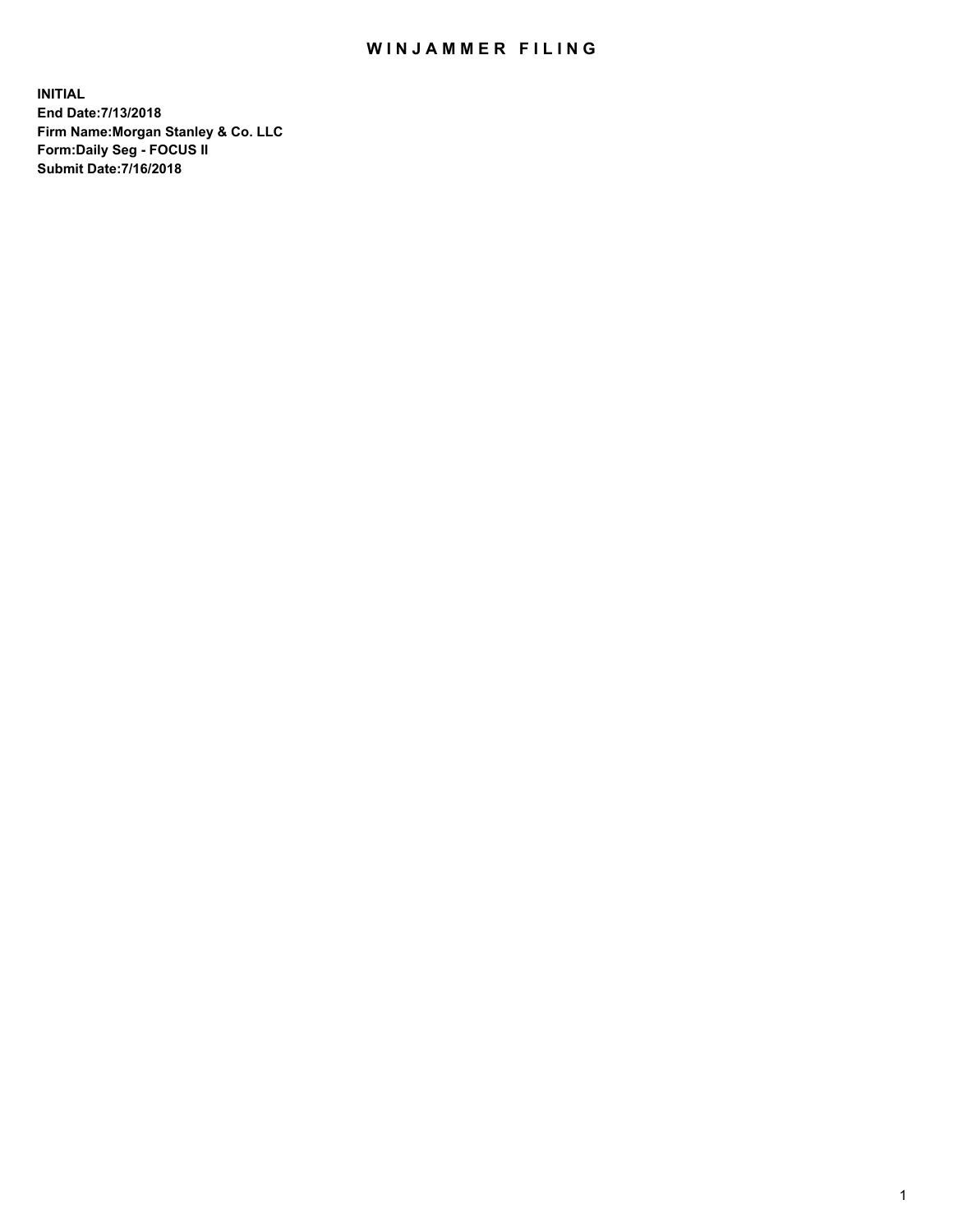**INITIAL End Date:7/13/2018 Firm Name:Morgan Stanley & Co. LLC Form:Daily Seg - FOCUS II Submit Date:7/16/2018 Daily Segregation - Cover Page**

| Name of Company                                                                                                                                                                                                                                                                                                                | Morgan Stanley & Co. LLC                               |
|--------------------------------------------------------------------------------------------------------------------------------------------------------------------------------------------------------------------------------------------------------------------------------------------------------------------------------|--------------------------------------------------------|
| <b>Contact Name</b>                                                                                                                                                                                                                                                                                                            | <b>Ikram Shah</b>                                      |
| <b>Contact Phone Number</b>                                                                                                                                                                                                                                                                                                    | 212-276-0963                                           |
| <b>Contact Email Address</b>                                                                                                                                                                                                                                                                                                   | lkram.shah@morganstanley.com                           |
| FCM's Customer Segregated Funds Residual Interest Target (choose one):<br>a. Minimum dollar amount: ; or<br>b. Minimum percentage of customer segregated funds required:% ; or<br>c. Dollar amount range between: and; or<br>d. Percentage range of customer segregated funds required between:% and%.                         | 280,000,000<br><u>0</u><br><u>0 0</u><br>0 Q           |
| FCM's Customer Secured Amount Funds Residual Interest Target (choose one):<br>a. Minimum dollar amount: ; or<br>b. Minimum percentage of customer secured funds required:%; or<br>c. Dollar amount range between: and; or<br>d. Percentage range of customer secured funds required between:% and%.                            | 140,000,000<br><u>0</u><br><u>00</u><br>0 <sub>0</sub> |
| FCM's Cleared Swaps Customer Collateral Residual Interest Target (choose one):<br>a. Minimum dollar amount: ; or<br>b. Minimum percentage of cleared swaps customer collateral required:% ; or<br>c. Dollar amount range between: and; or<br>d. Percentage range of cleared swaps customer collateral required between:% and%. | 92,000,000<br><u>0</u><br><u>00</u><br>0 <sup>0</sup>  |

Attach supporting documents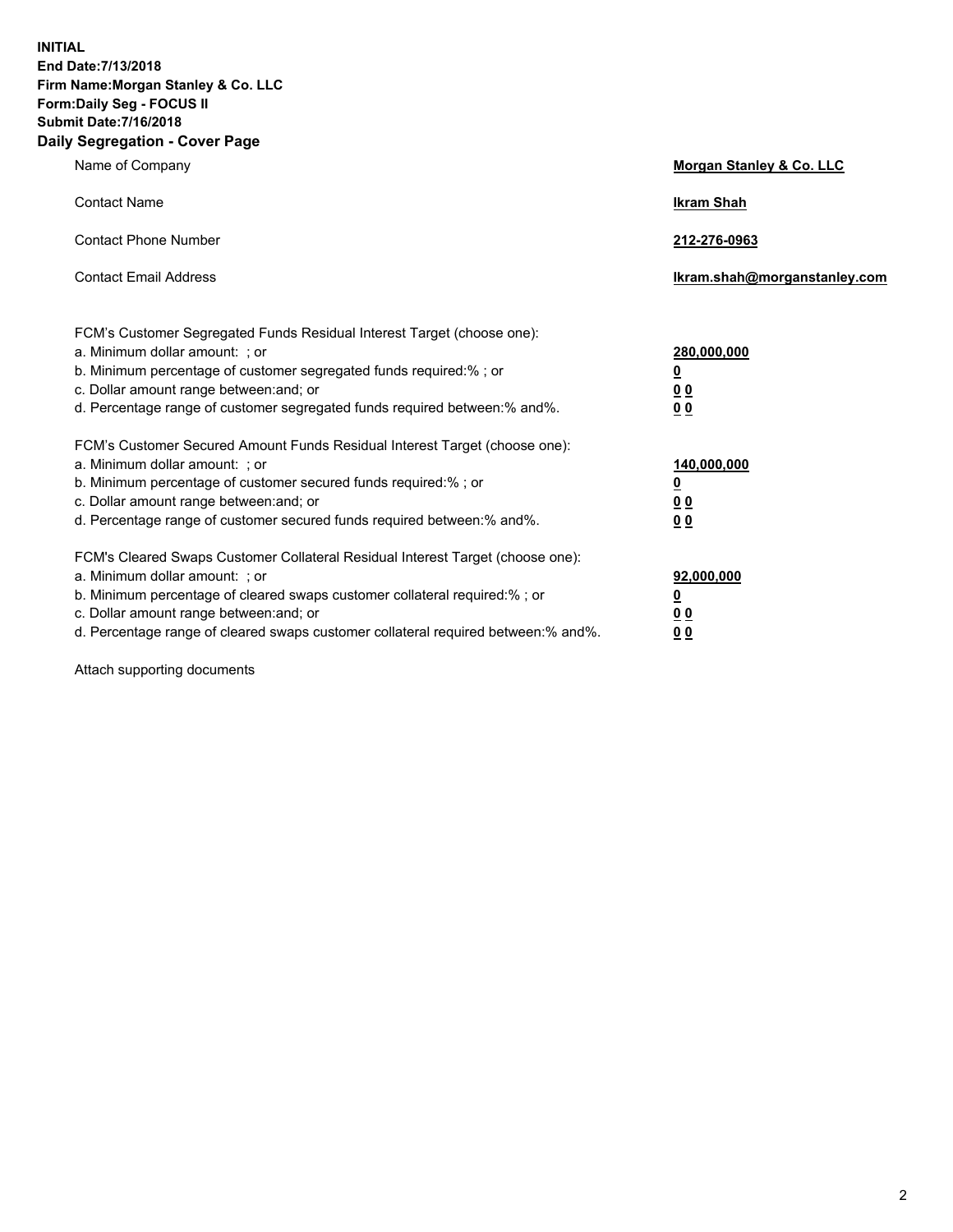## **INITIAL End Date:7/13/2018 Firm Name:Morgan Stanley & Co. LLC Form:Daily Seg - FOCUS II Submit Date:7/16/2018 Daily Segregation - Secured Amounts**

Foreign Futures and Foreign Options Secured Amounts Amount required to be set aside pursuant to law, rule or regulation of a foreign government or a rule of a self-regulatory organization authorized thereunder 1. Net ledger balance - Foreign Futures and Foreign Option Trading - All Customers A. Cash **3,319,202,098** [7315] B. Securities (at market) **2,142,724,151** [7317] 2. Net unrealized profit (loss) in open futures contracts traded on a foreign board of trade **-437,239,279** [7325] 3. Exchange traded options a. Market value of open option contracts purchased on a foreign board of trade **31,547,720** [7335] b. Market value of open contracts granted (sold) on a foreign board of trade **-27,205,779** [7337] 4. Net equity (deficit) (add lines 1. 2. and 3.) **5,029,028,911** [7345] 5. Account liquidating to a deficit and account with a debit balances - gross amount **192,188,234** [7351] Less: amount offset by customer owned securities **-187,502,768** [7352] **4,685,466** 6. Amount required to be set aside as the secured amount - Net Liquidating Equity Method (add lines 4 and 5) 7. Greater of amount required to be set aside pursuant to foreign jurisdiction (above) or line 6. FUNDS DEPOSITED IN SEPARATE REGULATION 30.7 ACCOUNTS 1. Cash in banks A. Banks located in the United States **664,985,032** [7500] B. Other banks qualified under Regulation 30.7 **501,168,780** [7520] **1,166,153,812**

- 2. Securities
	- A. In safekeeping with banks located in the United States **96,751,497** [7540]
	- B. In safekeeping with other banks qualified under Regulation 30.7 **0** [7560] **96,751,497** [7570]
- 3. Equities with registered futures commission merchants
	-
	- B. Securities **0** [7590]
	- C. Unrealized gain (loss) on open futures contracts **-531,441** [7600]
	- D. Value of long option contracts **0** [7610]
- E. Value of short option contracts **0** [7615] **5,798,345** [7620]
- 4. Amounts held by clearing organizations of foreign boards of trade
	- A. Cash **0** [7640]
	- B. Securities **0** [7650]
	- C. Amount due to (from) clearing organization daily variation **0** [7660]
	- D. Value of long option contracts **0** [7670]
	- E. Value of short option contracts **0** [7675] **0** [7680]
- 5. Amounts held by members of foreign boards of trade
	-
	-
	- C. Unrealized gain (loss) on open futures contracts **-436,707,838** [7720]
	- D. Value of long option contracts **31,547,720** [7730]
	- E. Value of short option contracts **-27,205,779** [7735] **3,955,921,931**
- 6. Amounts with other depositories designated by a foreign board of trade **0** [7760]
- 7. Segregated funds on hand **0** [7765]
- 8. Total funds in separate section 30.7 accounts **5,224,625,585** [7770]
- 9. Excess (deficiency) Set Aside for Secured Amount (subtract line 7 Secured Statement Page 1 from Line 8)
- 10. Management Target Amount for Excess funds in separate section 30.7 accounts **140,000,000** [7780]
- 11. Excess (deficiency) funds in separate 30.7 accounts over (under) Management Target **50,911,208** [7785]

**0** [7305]

[7354] **5,033,714,377** [7355]

**5,033,714,377** [7360]

[7530]

A. Cash **6,329,786** [7580]

 A. Cash **2,342,315,174** [7700] B. Securities **2,045,972,654** [7710] [7740] **190,911,208** [7380]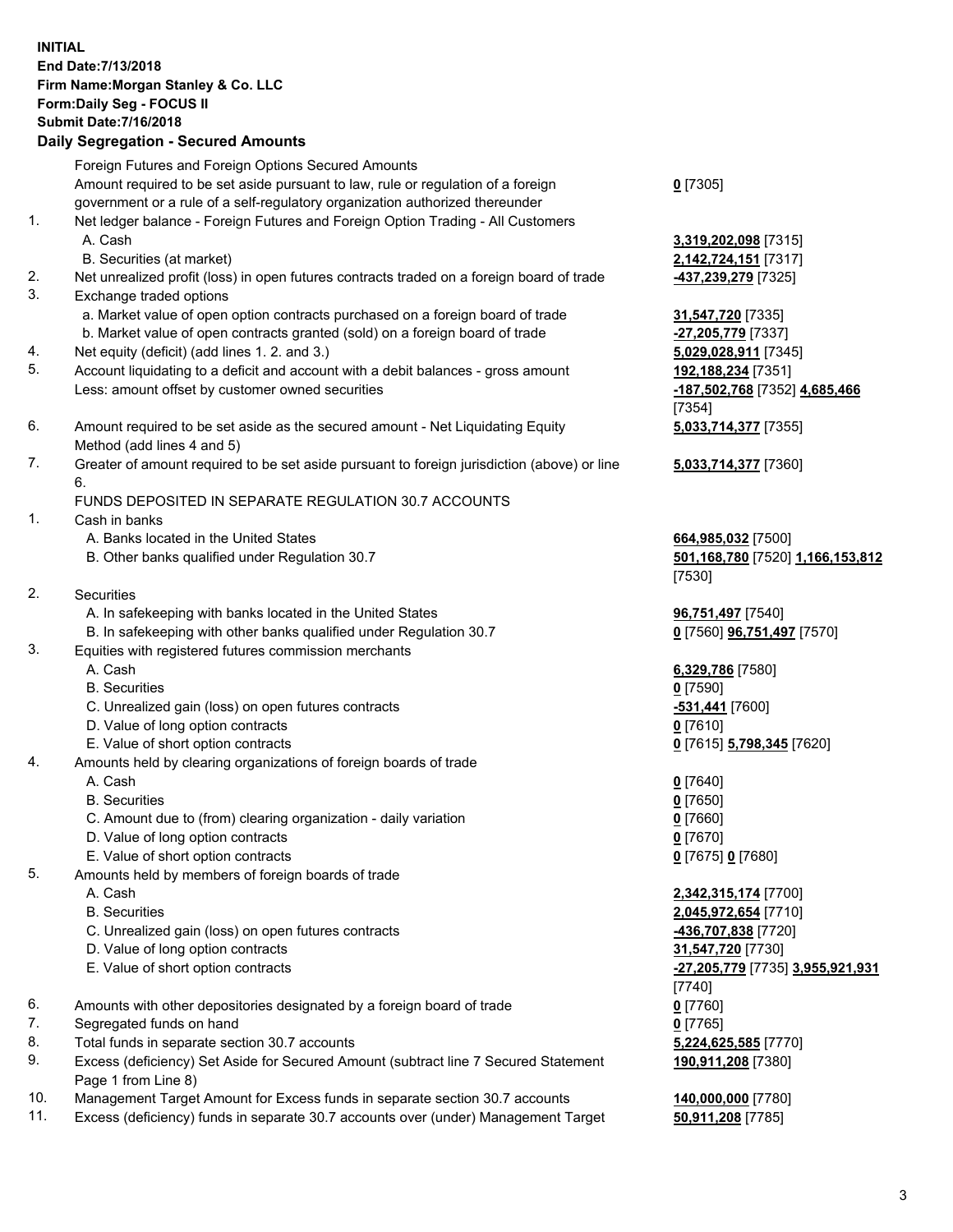**INITIAL End Date:7/13/2018 Firm Name:Morgan Stanley & Co. LLC Form:Daily Seg - FOCUS II Submit Date:7/16/2018 Daily Segregation - Segregation Statement** SEGREGATION REQUIREMENTS(Section 4d(2) of the CEAct) 1. Net ledger balance A. Cash **10,899,954,779** [7010] B. Securities (at market) **5,631,124,369** [7020] 2. Net unrealized profit (loss) in open futures contracts traded on a contract market **326,828,339** [7030] 3. Exchange traded options A. Add market value of open option contracts purchased on a contract market **347,049,150** [7032] B. Deduct market value of open option contracts granted (sold) on a contract market **-552,597,738** [7033] 4. Net equity (deficit) (add lines 1, 2 and 3) **16,652,358,899** [7040] 5. Accounts liquidating to a deficit and accounts with debit balances - gross amount **242,025,963** [7045] Less: amount offset by customer securities **-241,204,425** [7047] **821,538** [7050] 6. Amount required to be segregated (add lines 4 and 5) **16,653,180,437** [7060] FUNDS IN SEGREGATED ACCOUNTS 7. Deposited in segregated funds bank accounts A. Cash **5,252,565,180** [7070] B. Securities representing investments of customers' funds (at market) **0** [7080] C. Securities held for particular customers or option customers in lieu of cash (at market) **542,544,210** [7090] 8. Margins on deposit with derivatives clearing organizations of contract markets A. Cash **6,254,439,052** [7100] B. Securities representing investments of customers' funds (at market) **0** [7110] C. Securities held for particular customers or option customers in lieu of cash (at market) **5,088,580,159** [7120] 9. Net settlement from (to) derivatives clearing organizations of contract markets **39,855,664** [7130] 10. Exchange traded options A. Value of open long option contracts **347,049,150** [7132] B. Value of open short option contracts **-552,597,738** [7133] 11. Net equities with other FCMs A. Net liquidating equity **12,136,006** [7140] B. Securities representing investments of customers' funds (at market) **0** [7160] C. Securities held for particular customers or option customers in lieu of cash (at market) **0** [7170] 12. Segregated funds on hand **0** [7150] 13. Total amount in segregation (add lines 7 through 12) **16,984,571,683** [7180] 14. Excess (deficiency) funds in segregation (subtract line 6 from line 13) **331,391,246** [7190] 15. Management Target Amount for Excess funds in segregation **280,000,000** [7194] 16. Excess (deficiency) funds in segregation over (under) Management Target Amount **51,391,246** [7198]

Excess